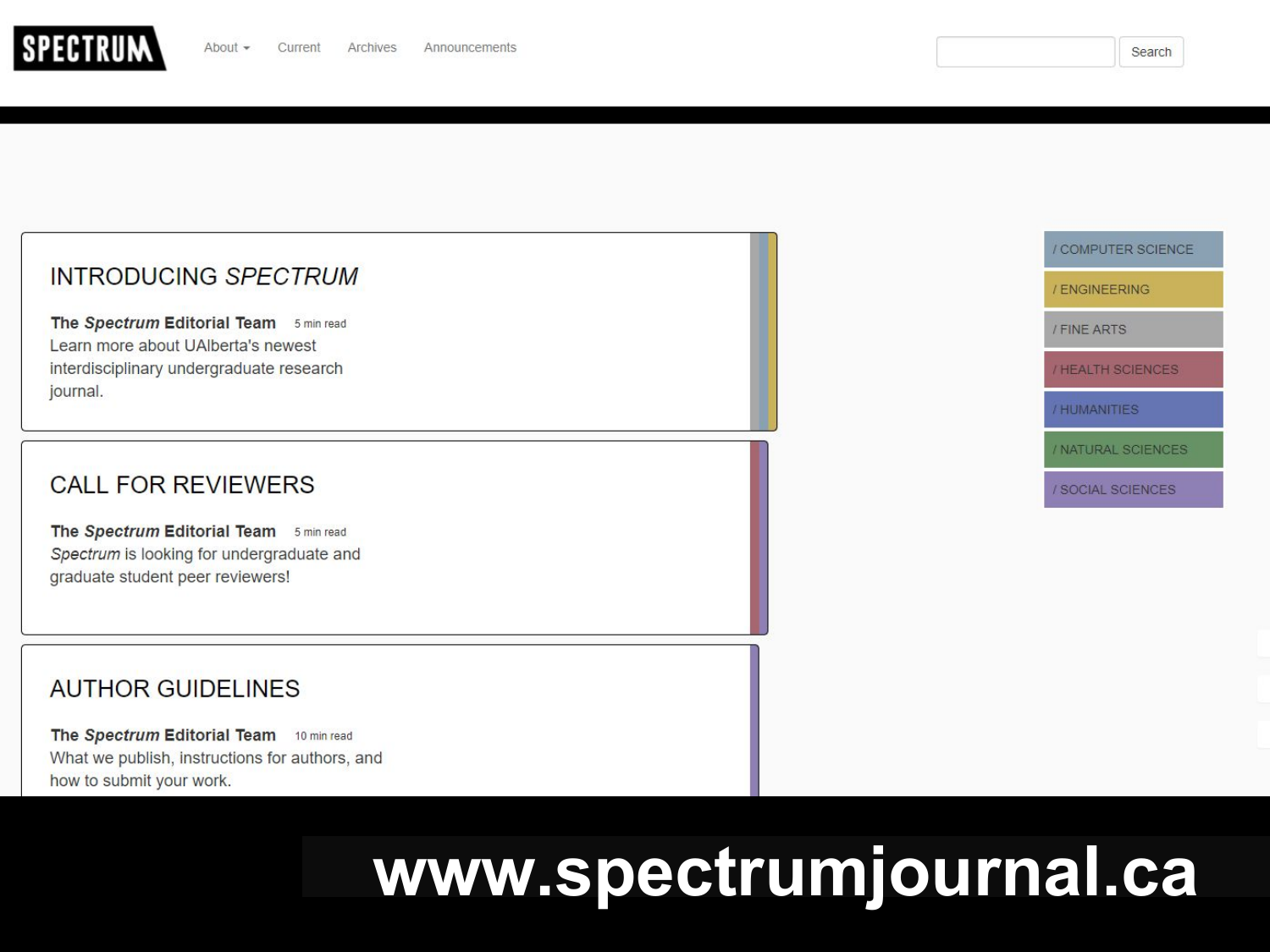## **SPECTRUM**

## Structure & Roles



(undergraduate students)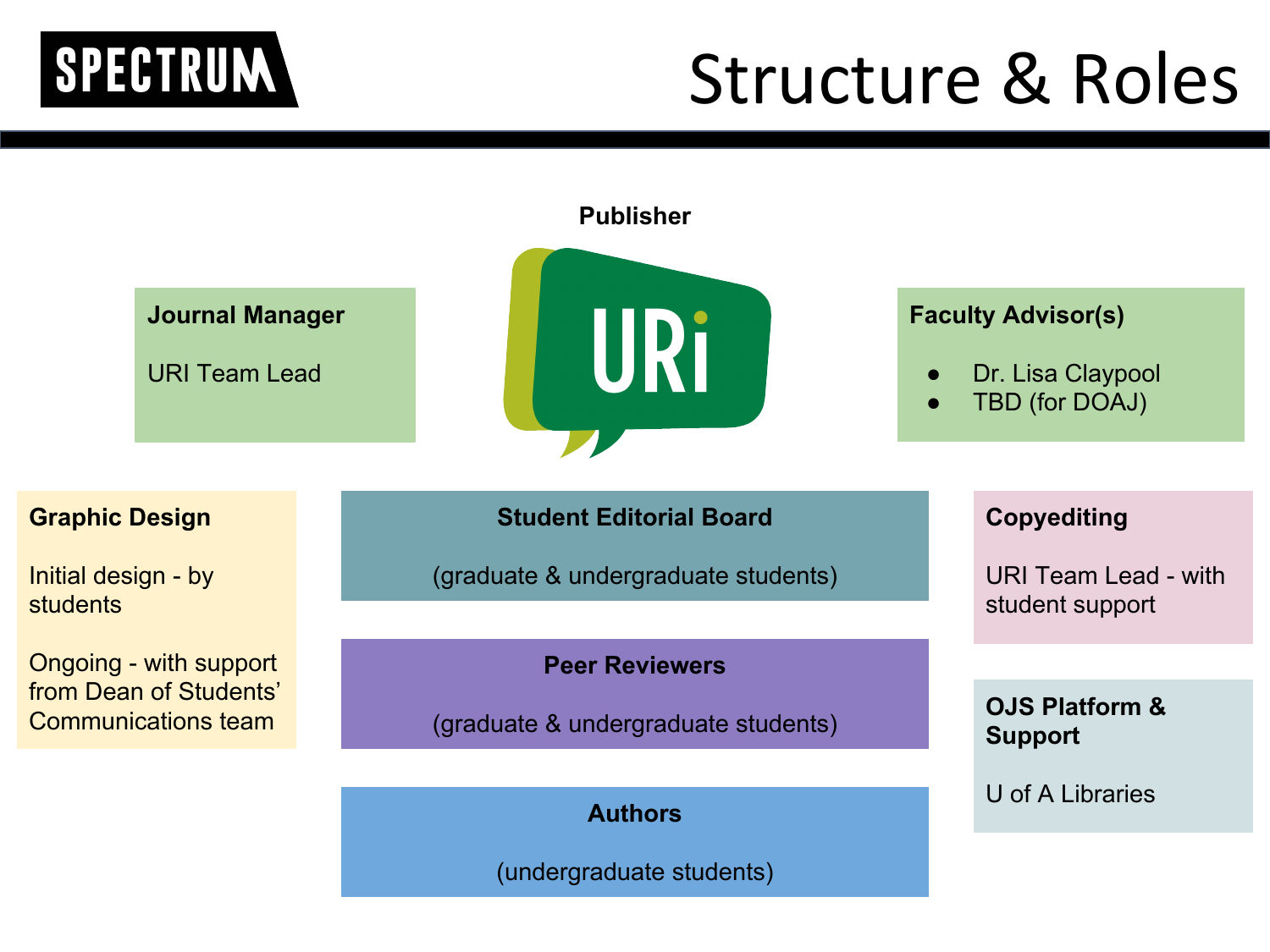

# Editor training

- Based on PKP School "Becoming an Editor"
- Learn one, Teach one model
- With support from U of A Libraries (e.g. Peer Review, OJS, Copyright)
- With other journals, when appropriate

| <b>Pre-submission</b>                                                             |                                                                                                                 | <b>Submission Deadline</b>                 | <b>Pre-Review</b>                                                      |  |
|-----------------------------------------------------------------------------------|-----------------------------------------------------------------------------------------------------------------|--------------------------------------------|------------------------------------------------------------------------|--|
| September                                                                         | October                                                                                                         | November                                   | December                                                               |  |
| Module 1: Intro to<br><b>Scholarly Journals</b>                                   | <b>Module 4: Editorial</b><br>roles & responsibilities                                                          | <b>OJS Tutorial</b>                        | <b>Module 11: Legal</b><br><b>Aspects of Publishing</b>                |  |
| <b>Module 3: The Editorial</b><br><b>Board &amp; Editorial</b><br><b>Policies</b> | <b>Module 5: The Editorial</b><br><b>Process</b><br><b>Module 7: Managing the</b><br><b>Peer Review Process</b> | Module 6: The<br><b>Production Process</b> | <b>Module 12: Ethical</b><br><b>Issues</b><br><b>Copyright Session</b> |  |
|                                                                                   |                                                                                                                 |                                            |                                                                        |  |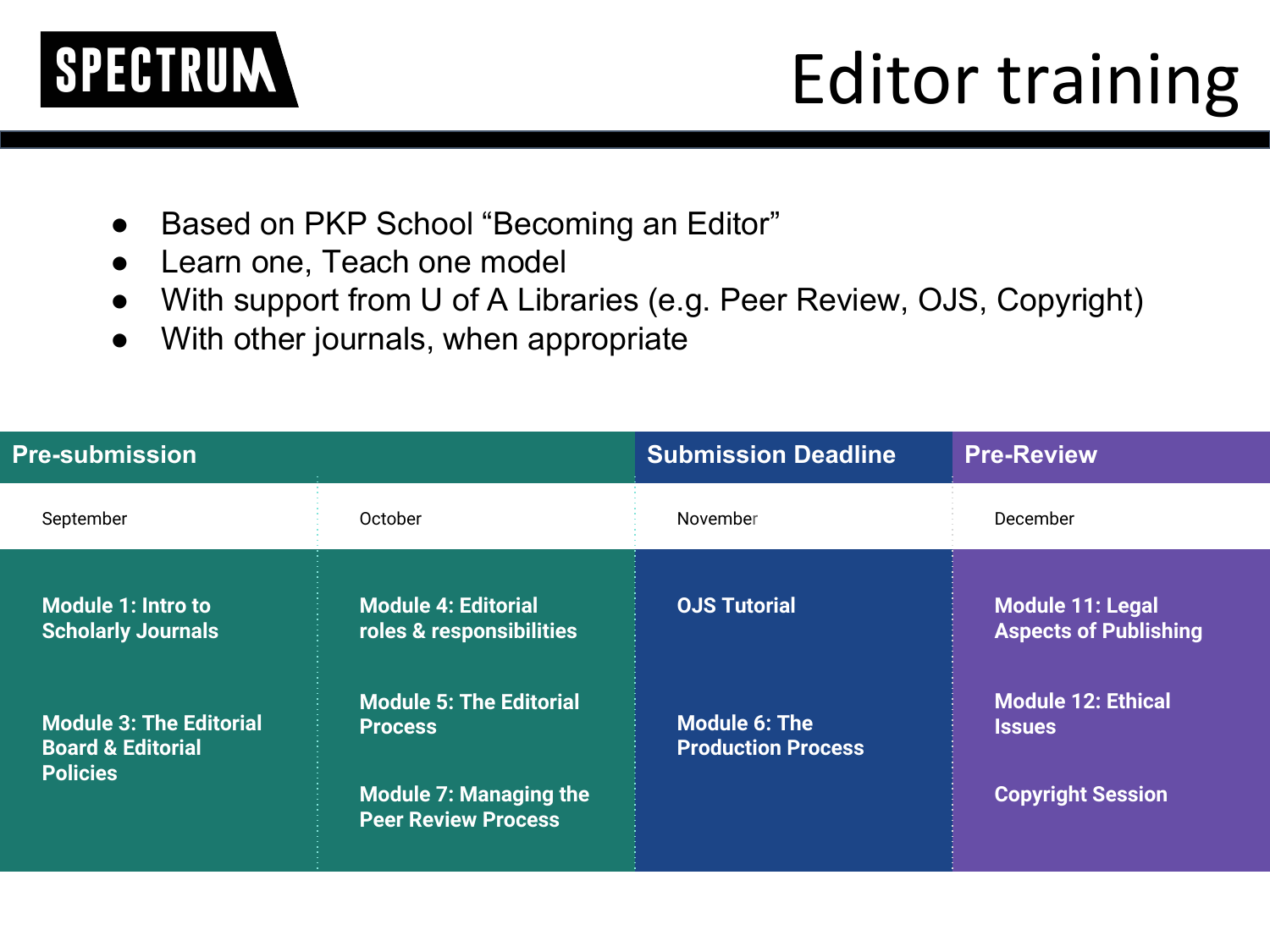

# Editor training

● Supplementary training in development for 2019

| <b>Review, Revisions &amp; Editorial Decisions</b>                      |                                                               | <b>Copyediting &amp; Production</b>               | <b>Publication</b>                                       |  |
|-------------------------------------------------------------------------|---------------------------------------------------------------|---------------------------------------------------|----------------------------------------------------------|--|
| January                                                                 | February                                                      | March                                             | April                                                    |  |
| <b>NEW (for 2019):</b><br><b>Evaluating Reviewer</b><br><b>Feedback</b> | In development<br>(for 2019):<br><b>Copyediting Checklist</b> | <b>Future: Using InDesign</b><br><b>Templates</b> | <b>Module 14: Issues</b><br>facing new/small<br>journals |  |
| <b>NEW (for 2019):</b><br><b>Requesting Revisions</b>                   |                                                               |                                                   |                                                          |  |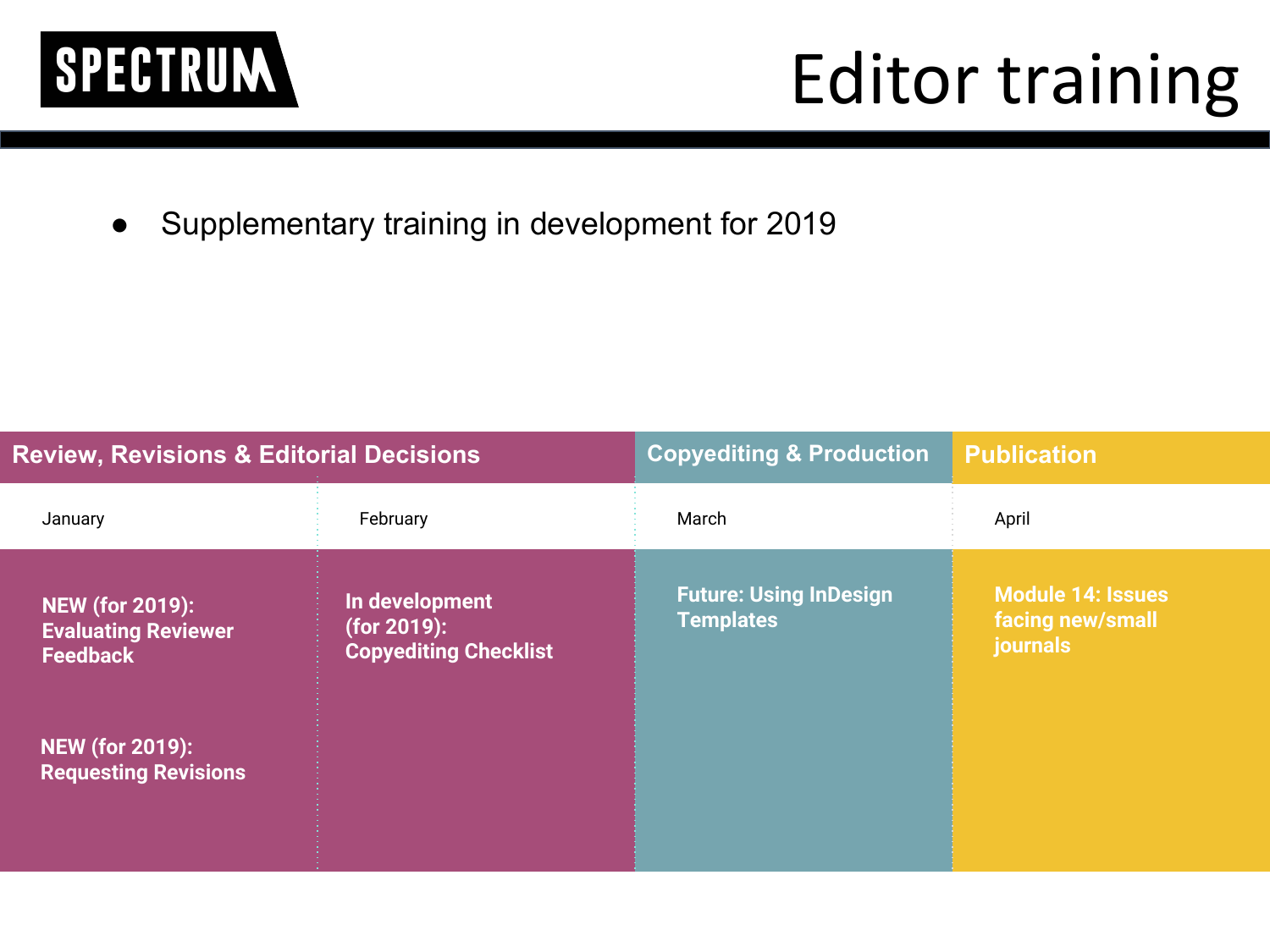## **SPECTRUM**

## Peer Review



- Open recruitment (reviewers submit online profile)
- URI screens for satisfactory academic standing
- Editors then assign reviews based on profiles
- **[Rubric-style review template](https://docs.google.com/document/d/1vziqyNS8VZ0njOhMcbBV1nYnnC8Ysb4f_S-1Q7g7Rwk/edit?usp=sharing)**
- **[Peer Review Guidelines](https://docs.google.com/document/d/1G3EZf0A5y2sn2CjelnzE2zVxVEo0C-q8A9atKlXjRqQ/edit?usp=sharing)**
- Training for peer reviewers?